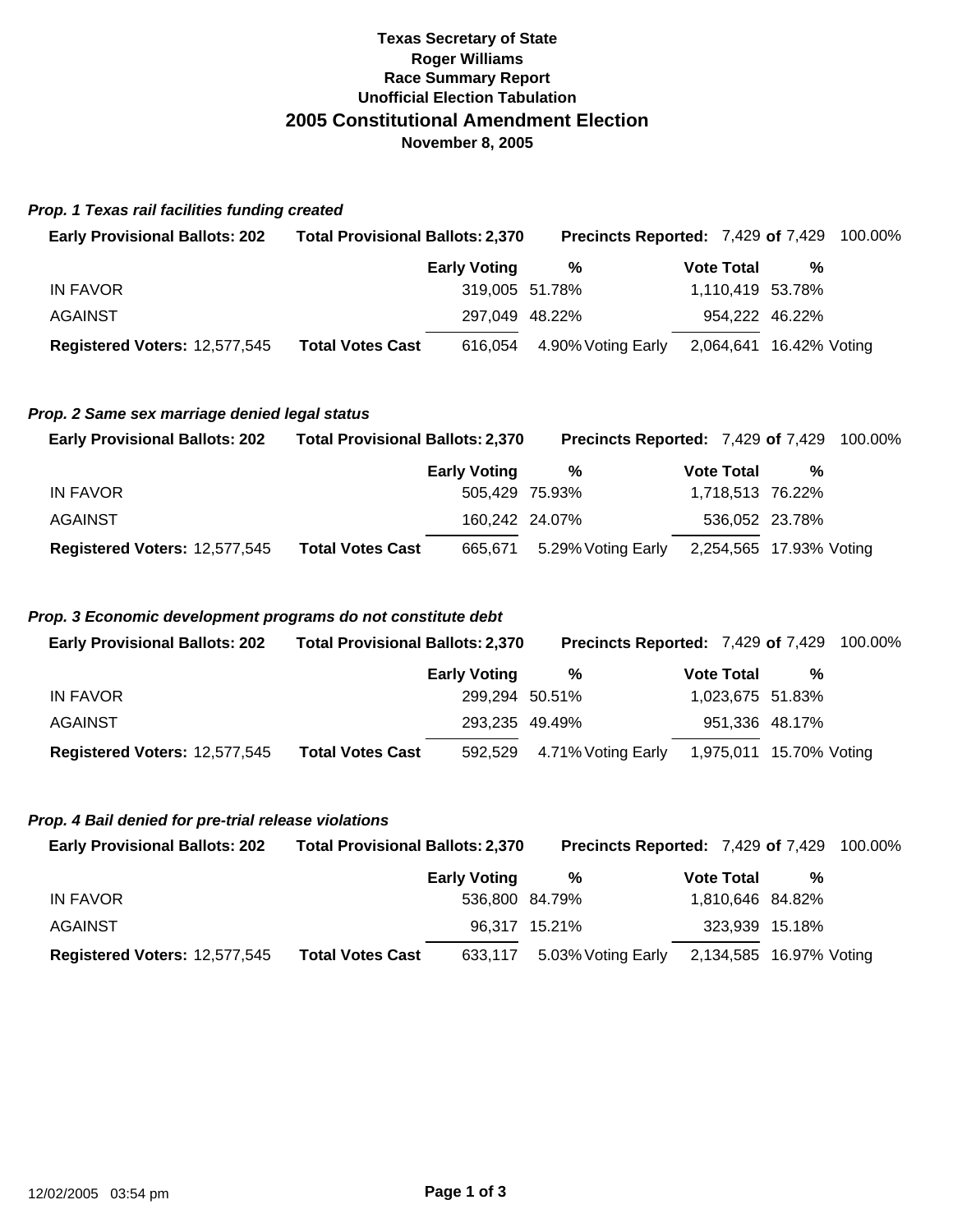# **Texas Secretary of State Roger Williams Race Summary Report Unofficial Election Tabulation 2005 Constitutional Amendment Election November 8, 2005**

*Prop. 5 Commercial loan interest rates defined by Legislature*

| <b>Early Provisional Ballots: 202</b> | <b>Total Provisional Ballots: 2,370</b> |                     | <b>Precincts Reported: 7,429 of 7,429 100.00%</b> |                         |                |  |
|---------------------------------------|-----------------------------------------|---------------------|---------------------------------------------------|-------------------------|----------------|--|
|                                       |                                         | <b>Early Voting</b> | %                                                 | <b>Vote Total</b>       | %              |  |
| IN FAVOR                              |                                         | 270.503 44.68%      |                                                   |                         | 880.030 43.44% |  |
| AGAINST                               |                                         | 334,916 55.32%      |                                                   | 1,145,879 56.56%        |                |  |
| Registered Voters: 12,577,545         | <b>Total Votes Cast</b>                 |                     | 605,419 4.81% Voting Early                        | 2,025,909 16.11% Voting |                |  |

# *Prop. 6 Members added to State Commission on Judicial Conduct*

| <b>Early Provisional Ballots: 202</b> | <b>Total Provisional Ballots: 2,370</b> |                     | <b>Precincts Reported: 7,429 of 7,429 100.00%</b> |                   |                         |  |
|---------------------------------------|-----------------------------------------|---------------------|---------------------------------------------------|-------------------|-------------------------|--|
|                                       |                                         | <b>Early Voting</b> | %                                                 | <b>Vote Total</b> | %                       |  |
| IN FAVOR                              |                                         | 362,585 60.74%      |                                                   |                   | 1,244,195 62.62%        |  |
| <b>AGAINST</b>                        |                                         | 234,397 39.26%      |                                                   |                   | 742,641 37.38%          |  |
| Registered Voters: 12,577,545         | <b>Total Votes Cast</b>                 |                     | 596,982 4.75% Voting Early                        |                   | 1,986,836 15.80% Voting |  |

### *Prop. 7 Line of credit advances under reverse mortgage*

| <b>Early Provisional Ballots: 202</b> | <b>Total Provisional Ballots: 2,370</b> |                     | <b>Precincts Reported: 7,429 of 7,429 100.00%</b> |                   |                         |  |
|---------------------------------------|-----------------------------------------|---------------------|---------------------------------------------------|-------------------|-------------------------|--|
|                                       |                                         | <b>Early Voting</b> | %                                                 | <b>Vote Total</b> | %                       |  |
| IN FAVOR                              |                                         | 354.344 58.89%      |                                                   |                   | 1,200,511 59.76%        |  |
| <b>AGAINST</b>                        |                                         | 247,325 41.11%      |                                                   |                   | 808,418 40.24%          |  |
| Registered Voters: 12,577,545         | <b>Total Votes Cast</b>                 |                     | 601,669 4.78% Voting Early                        |                   | 2,008,929 15.97% Voting |  |

#### *Prop. 8 Certain land titles cleared in Upshur & Smith counties*

| <b>Early Provisional Ballots: 202</b> | <b>Total Provisional Ballots: 2,370</b> | <b>Precincts Reported: 7,429 of 7,429 100.00%</b> |                         |                |  |
|---------------------------------------|-----------------------------------------|---------------------------------------------------|-------------------------|----------------|--|
|                                       | <b>Early Voting</b>                     | %                                                 | <b>Vote Total</b>       | %              |  |
| IN FAVOR                              |                                         | 351,049 61.96%                                    | 1,151,161 61.24%        |                |  |
| AGAINST                               |                                         | 215,560 38.04%                                    |                         | 728,681 38.76% |  |
| Registered Voters: 12,577,545         | <b>Total Votes Cast</b><br>566,609      | 4.50% Voting Early                                | 1,879,842 14.95% Voting |                |  |